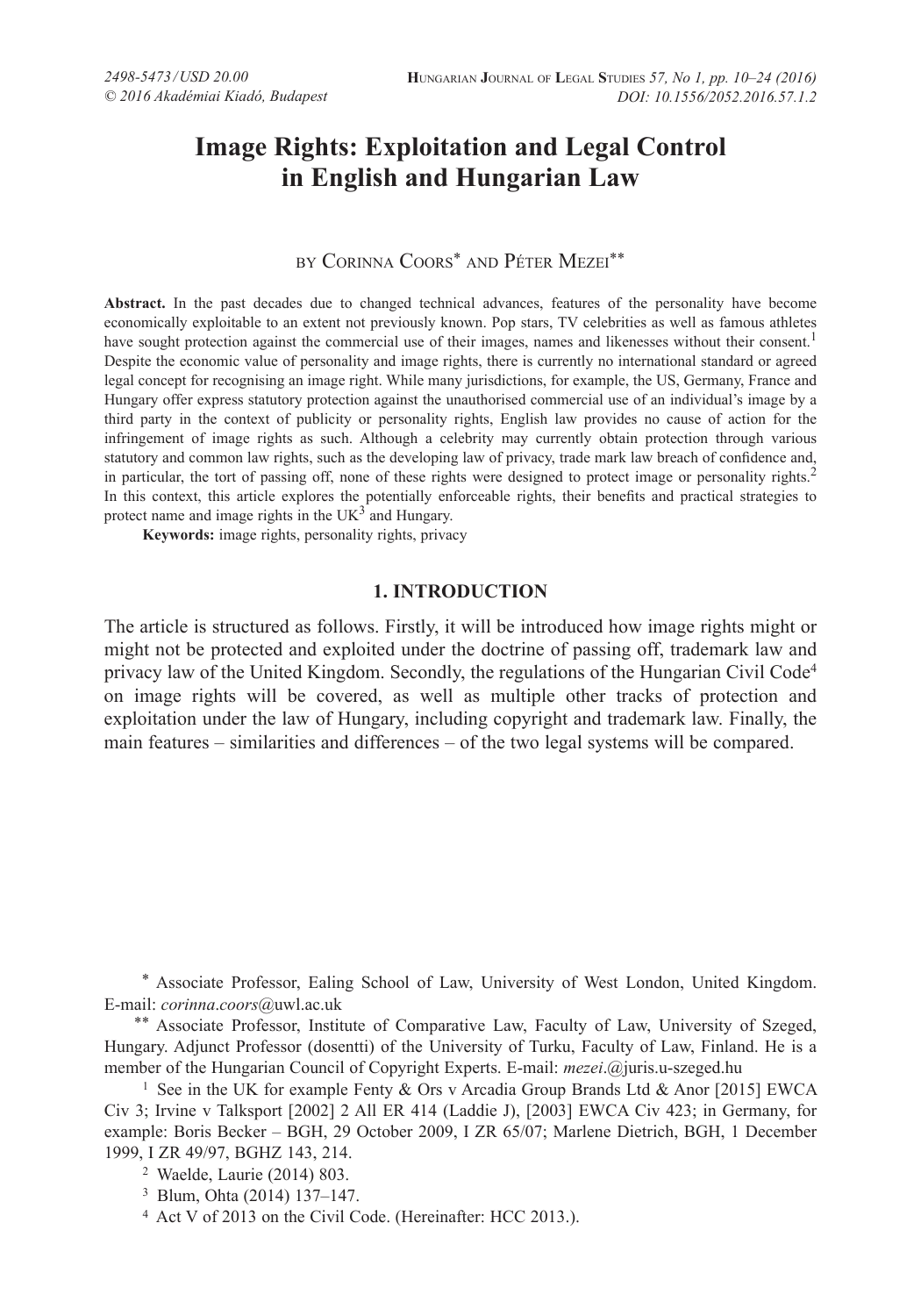# **2. IMAGE RIGHTS IN THE UK**

### **2.1. Definition of the Term "Image Right" in the UK**

An image right can be defined as a term used to describe rights that individuals have in their personality, which enables them to control the exploitation of their image.<sup>5</sup> A person's image is to be understood in broad terms and may generally include name, voice, signature, likeness and photographs and illustrations of the personality. In relation to the protection of one's personal image, the European Court of Human Rights (ECtHR) confirmed in the second Hannover v Germany judgment that the image is "one of the chief attributes of  $(...)$ personality, as it reveals the person's unique characteristics and distinguishes the person from his or her peers. The right to protection of one's image is thus one of the essential components of personal development. It mainly presupposes the individual's right to control the use of that image including the right to refuse publication thereof." 6

However, as noted above, English courts have traditionally been reluctant to expressly recognise personality and publicity rights and to provide protection for vague concepts such as names, likenesses or popularity. Celebrities can currently seek protection through the various existing intellectual property and, in particular registered trademark rights or common law passing off claims although these remedies often lack clarity and transparency.<sup>7</sup> In the absence of a formal legislative or jurisprudential recognition of personality rights, English courts are increasingly stretching the boundaries of existing rights to strike a balance between competing interests and to recognise the commercial value of image rights.<sup>8</sup> This has become a challenging task, particularly in the new technological era where images, photos and knowledge can be shared worldwide instantaneously and anonymously.

#### **2.2. Passing off**

Even though English judges do not expressly recognise a general personality or image right *per se*, the common law action passing off has always been a flexible instrument to take into account new developments including false endorsement and false merchandising claims.

In this context, the scope of an action of passing off was tested in the recent decision of the English Court of Appeal concerning the protection of image rights, involving the famous pop star Rihanna and the fashion chain Topshop.<sup>9</sup>

The Court of Appeal confirmed the basic principle that in English law there is no "image right" or "character right" which allows a celebrity to control the use of his or her name or image.<sup>10</sup> The court upheld the trial judge's finding<sup>11</sup> that Topshop's unauthorised use of Rihanna's image on a T-shirt was passing off.

<sup>5</sup> Proactive Sports Management Ltd v Rooney & Ors [2011] EWCA Civ 1444 para 1 per Lady Justice Arden. 6 Von Hannover v Germany (No 2) (App nos 40660/08 and 60641/08 [2012] EMCR 16

(ECtHR, Grand chamber), para 96.<br>
<sup>7</sup> Romer, Storey (2013) 51; Middlemiss, Warner (2006) 131–142.<br>
<sup>8</sup> Cornish, Llewelyn (2003) 618.; Walsh (2013) 253–260.<br>
<sup>9</sup> Fenty & Ors v Arcadia Group Brands Ltd & Anor [2015] EWCA Ci

- 
- 
- 
- <sup>10</sup> Fenty & Ors v Arcadia Group Brands Ltd & Anor, per Lord Justice Kitchin, para 29.
- <sup>11</sup> Fenty & Ors v Arcadia Group Brands Ltd (t/a Topshop) & Anor [2013] EWHC 2310 (Ch).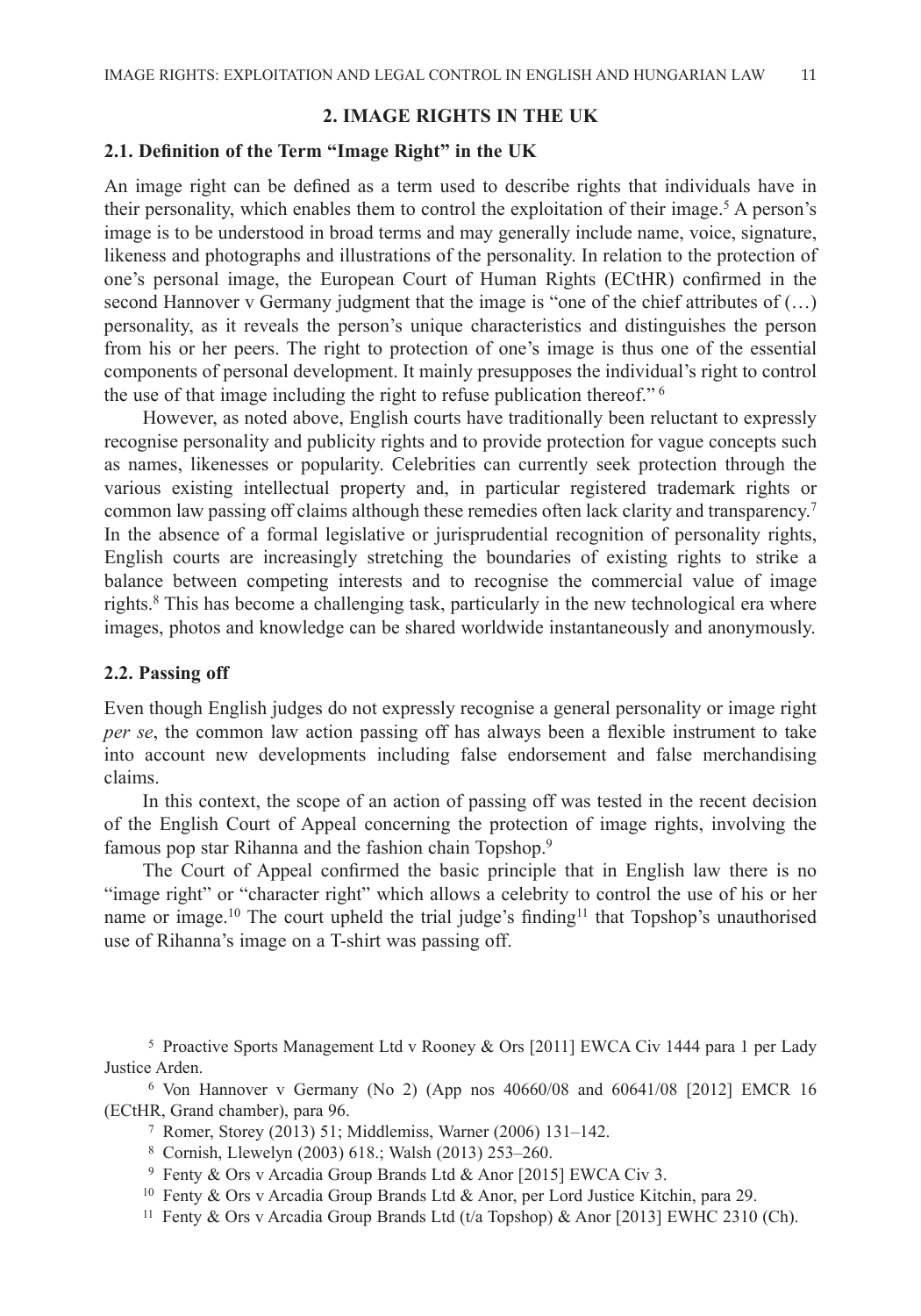The facts of the case were that in March 2012 Topshop, a well-known fashion retailer, started selling a T-shirt with an image of Rihanna on it. The image in question was of Rihanna during a video-shoot for her 2011 "Talk That Talk" album. Topshop had obtained a licence from the photographer but no licence from Rihanna. Rihanna claimed that the sale of this T-shirt without her permission infringed her rights and brought an action against Topshop for passing off and trade mark infringement.

Since Reckitt & Colman Ltd v Borden  $\text{Inc}^{12}$  in 1990 – also known as the Jif Lemon case – in order to succeed in a passing off action the claimant has to prove that: (1) he/she possesses a reputation or goodwill in his/her goods, name or mark; (2) there has been a misrepresentation by the defendant which has led to confusion; (3) this misrepresentation has caused damage to the claimant's reputation or goodwill in the claimant's goods, name, mark.

The High Court found that all of these elements were present in the Rihanna case, arguing that the retailer was taking advantage of "Rihanna's public position as a style icon"13 to increase its own sales. Moreover, the Court found that the use of that particular image on the T-shirt might lead Rihanna fans to believe that it was part of her marketing campaign for the album.14 Mr Justice Birss concluded, "Many will buy a product because they think she (Rihanna) has approved of it. Others will wish to buy it because of the value of the perceived authorisation itself. In both cases they will have been deceived."15

The fact that Rihanna already has her own clothing line with Topshop rival River Island and enjoyed substantial goodwill in the UK and the position of Topshop as a major reputable high street retailer were crucial to a finding of passing off.

One of the first false endorsement cases in the UK before this was Irvine v Talksport in 2003 where the radio station Talksport had sent out promotional material to potential advertising buyers including a brochure featuring a photograph of the F1 racing driver Eddie Irvine.<sup>16</sup> In this case Talksport had manipulated a previous photo of Irvine in which he had been holding a mobile phone by superimposing the Talksport radio onto the image in place of the phone. Irvine successfully sued Talksport Radio for passing off.

The Irvine case was of particular importance for the development of image right protection in the UK, bringing traditional passing off law up to date with modern commercial reality. If the actions of the defendant created a false message which would be understood by the customers to mean that his goods have been endorsed or recommended by the claimant, then the claimant can succeed in passing off.<sup>17</sup>

Considering the special circumstances in the Rihanna case, it is not surprising that the Court of Appeal confirmed the decision of the trial judge and found in her favour. The classic passing off elements and circumstances leading to false endorsement as in Irvine v Talksport were present. The T-shirt damaged Rihanna's goodwill, would result in loss of sales for her own merchandising business if a substantial number of consumers were likely to buy the T-shirt falsely believing that it was authorised by Rihanna and represented a loss of control over her reputation in the fashion sphere.

- <sup>12</sup> *Reckitt & Colman* Products *Ltd v*. *Borden Inc* [1990] RPC 341.
- <sup>13</sup> Fenty & Ors v Arcadia Group Brands Ltd & Anor [2015] EWCA Civ 3., para 45.
- <sup>14</sup> Fenty & Ors v Arcadia Group Brands Ltd & Anor [2015] EWCA Civ 3. para 69.
- <sup>15</sup> Fenty & Ors v Arcadia Group Brands Ltd & Anor [2015] EWCA Civ 3, para 72.
- <sup>16</sup> Irvine v Talksport [2002] 2 All ER 414 (Laddie J), [2003] EWCA Civ 423.
- <sup>17</sup> Irvine v Talksport [2002] 2 All ER 414 (Laddie J), [2003] EWCA Civ 423., para 25.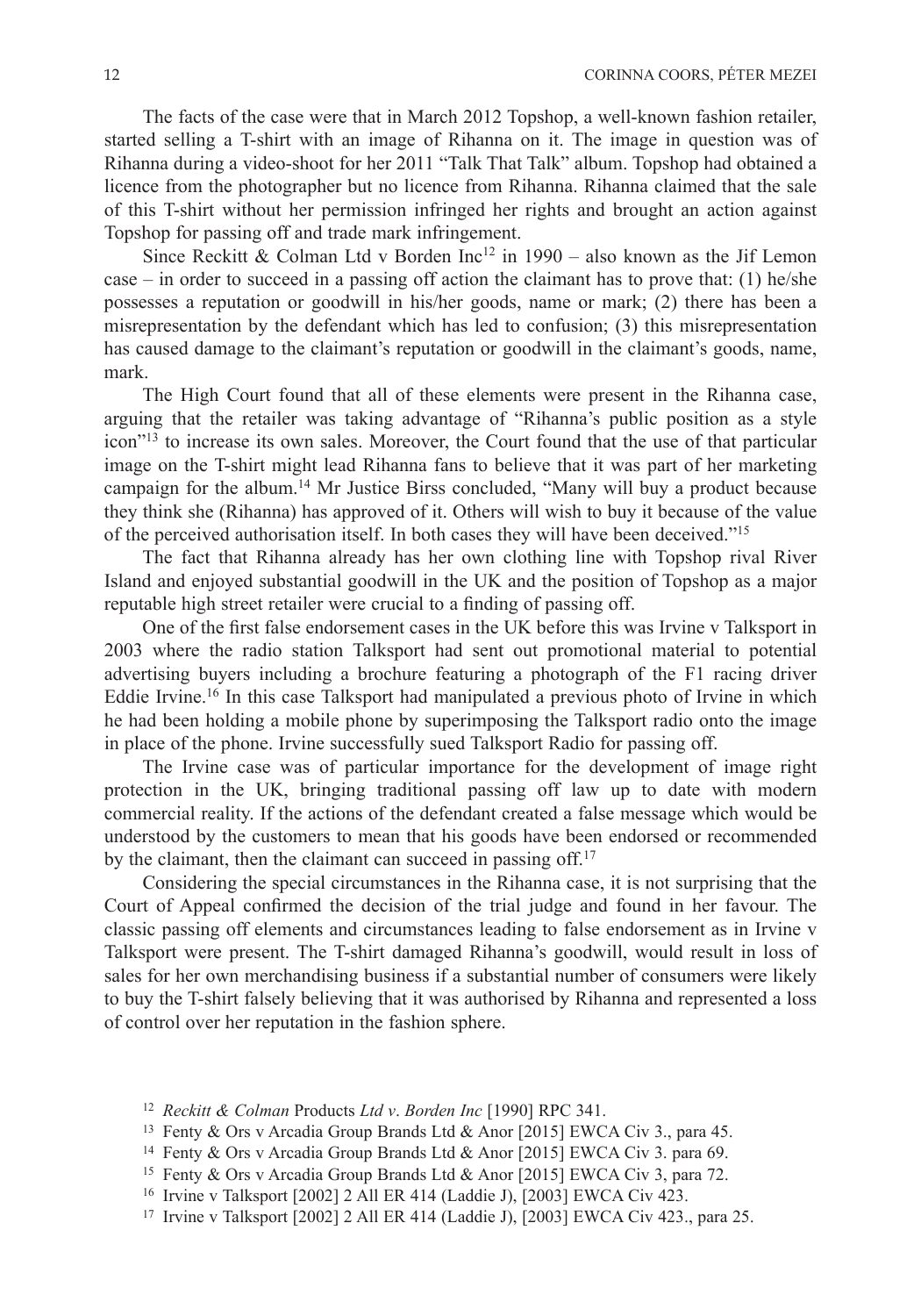The decision of the Court of Appeal, however, is unlikely to open the floodgates for claims to be brought every time a celebrity image is used without a licence on merchandising. The trial judge, Mr Judge Birss, had already emphasised that "Whatever may be the position elsewhere in the world, and however much various celebrities may wish there were, there is today in England no such thing as a free standing image right".18

It follows that each case will depend on the individual circumstances, in Rihanna's case, her past association with Topshop and the particular features of the image itself, and that, "the mere sale by a trader of a T-shirt bearing an image of a famous person is not, without more, an act of passing off." <sup>19</sup>

## **2.3. Trademark Protection**

In addition to the tort of passing off, the registration of a trademark may provide effective protection against the unauthorised commercial exploitation of the image of a celebrity. Generally, the successful registration of a famous name or image as a trade mark prevents a third-party from using the trade mark in the course of their own trading. One of the advantages of a registered trade mark is that it is easier to enforce because it automatically enjoys protection in the jurisdiction within which it is registered, while the claimant in a cause of action for passing off has to prove the three essential elements: goodwill, misrepresentation and damage. The registration of celebrities as such, however, has proved difficult and has been put into question since the appeal in Elvis Presley Enterprises Inc v Sid Shaw Elvisly Yours*.* <sup>20</sup> In this case the Court of Appeal upheld the decision to overturn registration of a variety of styles of the name Elvis Presley. The court decided that a celebrity name was not registrable as a trade mark as it was not distinctive. The court appeared to acknowledge the monopoly power that could be conferred on traders if celebrities' names could be registered as trademarks. Simon Brow LJ noted: "there should be no a priori assumption that only a celebrity or his successors may ever market (or licence the marketing of) his own character. Monopolies should not be so readily created".<sup>21</sup>

Although this case was considered under the old Trade Marks Act 1938, the principles in the case are still relevant to the consideration of modern trademark applications and has been followed in the decision by the trademark registry to turn down the application to register the name "Diana, Princess of Wales" as a trademark.<sup>22</sup>

The Princess of Wales sought registration of the words DIANA, PRINCESS OF WALES in a very wide range of goods and services. The application was based on the view that there was a significant trade in DIANA, PRINCESS OF WALES souvenirs whilst the late Princess of Wales was alive, and a trade in memorabilia in the immediate aftermath of her death.

<sup>18</sup> Fenty & Ors v Arcadia Group Brands Ltd & Anor [2015] EWCA Civ 3, para 2.

<sup>19</sup> Fenty & Ors v Arcadia Group Brands Ltd & Anor [2015] EWCA Civ 3, para 75. See also: Fletcher, Mitchell (2015) 405.

<sup>20</sup> Elvis Presley Enterprises Inc v Sid Shaw Elvisly yours [1999] RPC 567. Waelde, Laurie (2014) 817.

<sup>21</sup> Waelde, Laurie (2014) 598. See also Lord Parker of Waddington in Registrar of Trade Marks v W. and G. Du Cros Ltd. (1913) AC 624 at 634, 635: "It is apparent from the history of trade marks in this country that both the Legislature and the Courts have always shown a natural disinclination to allow any person to obtain by registration under the Trade Marks Acts a monopoly in what others may legitimately desire to use."

<sup>22</sup> Executrices of the Estate of Diana, Princess of Wales' Application [2001] ETMR 25.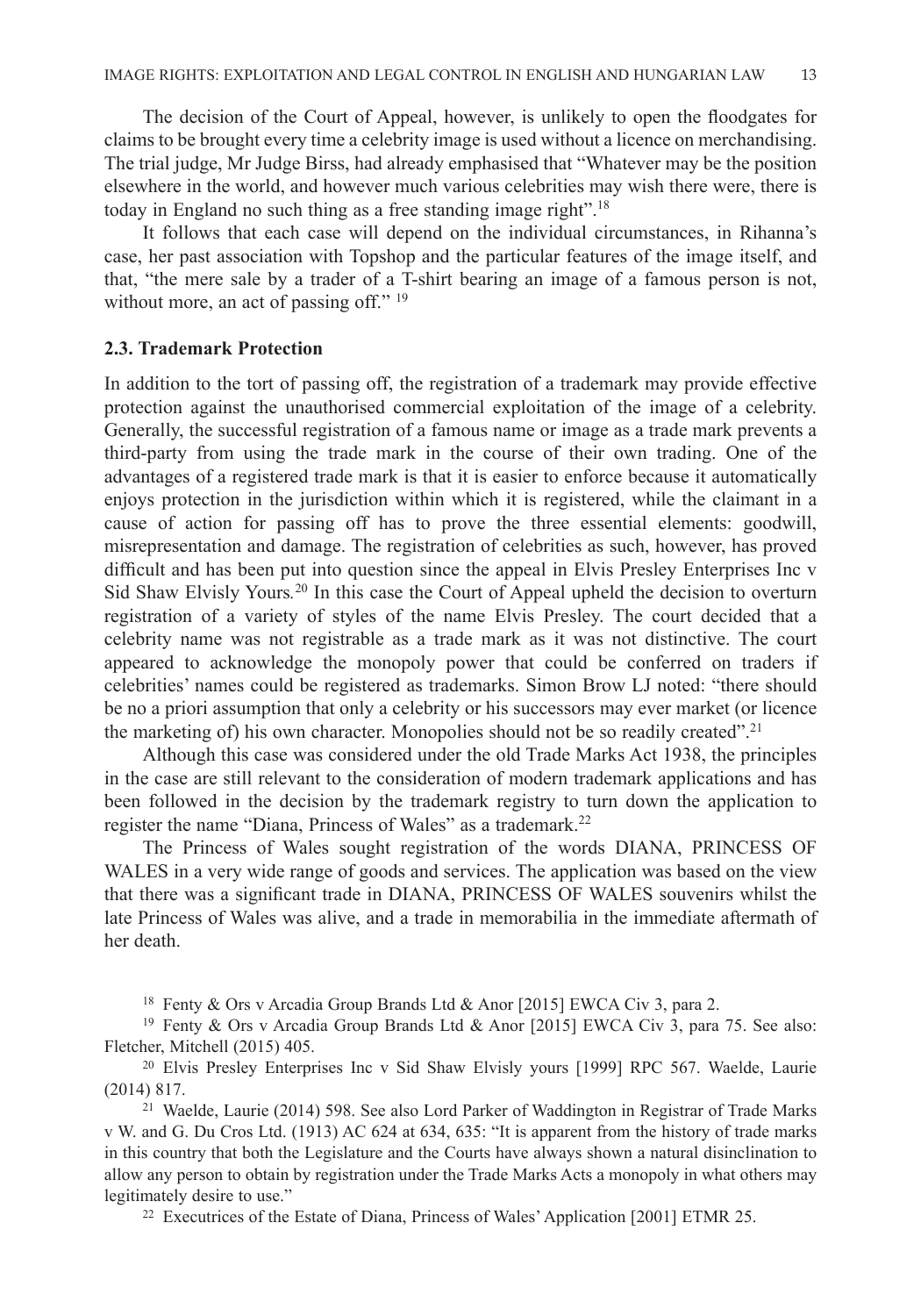The application was rejected on the basis that it was unlikely the public would attach any trade mark significance to the Princess's name appearing on commemorative products given there was no such significance when she was alive. The average and circumspect consumer would not expect that all commemorative articles bearing the Princess's name were commercialised under the control of a single undertaking. The application was also rejected because the name lacked the necessary trademark character for the goods listed in the application.

Similarly, an application to register the name "Jane Austen" in respect of toiletries and similar goods was rejected.<sup>23</sup> It was successfully argued that the mark was devoid of distinctive character under section 3(1)-(b) of the Trade marks Act 1994.

These cases show that for a famous name to qualify for a trademark registration the public must associate the celebrity with the goods sought for registration. The public association will ensure that the celebrity's name will be seen to be indicating origin and will not merely be indicating subject matter.<sup>24</sup> It follows that the celebrity should seek to educate consumers to view its trademark as a source identifier as opposed to a common name for its goods and/or services, as otherwise, it is unlikely that the celebrity's name will be considered a designation of origin.

# **2.4. The developing Law of Privacy**

Although historically, English common law has recognised no general tort of privacy, privacy in English law is a rapidly developing area that considers in what situations an individual has a legal right to informational privacy - the protection of personal or private information from misuse or unauthorised disclosure.<sup>25</sup> In the absence of a tort of privacy, the equitable remedy of breach of confidence, a variety of torts limited to intentional infliction of harm to the person and administrative law principles relating to the appropriate use of police powers have all been recently used to resolve cases which involve allegations of an infringement of personal privacy. In relation to the law of breach of confidence in Prince Albert v Strange, for example, the High Court of Chancery awarded Prince Albert an injunction, restraining Strange from publishing a catalogue describing Prince Albert's etchings.<sup>26</sup> In Coco v AN Clark (Engineers) Ltd<sup>27</sup> a claim was made for breach of confidence in respect of technical information whose value was commercial. In this case the information was found not to be of a confidential nature as it was already in the public domain.

In Kaye v Robertson the claimant, a well-known actor, attempted to obtain an order restraining the publication of photographs of the injuries he had sustained in a car crash which had been obtained via deception by a tabloid's journalist while he was still in hospital undergoing treatment.<sup>28</sup> The claimant argued that he was entitled to relief based on a multitude of different torts, including libel, trespass and nuisance.

The Court of Appeal concluded that only malicious falsehood was applicable to the circumstances of the case having decided that no tort of privacy existed in English law with

- <sup>23</sup> Jane Austen Trade Mark [2000] RPC 879.
- <sup>24</sup> Beverly-Smith (2004) 41; see *Linkin Park LLC* [2006] ETMR 74.
- <sup>25</sup> Bainbridge (2012) 347.
- <sup>26</sup> Prince Albert v Strange [1849] EWHC Ch J20.
- <sup>27</sup> Coco v AN Clark (Engineers) Ltd [1969] RPC 41.
- <sup>28</sup> Kaye v Robertson [1991] FSR 62.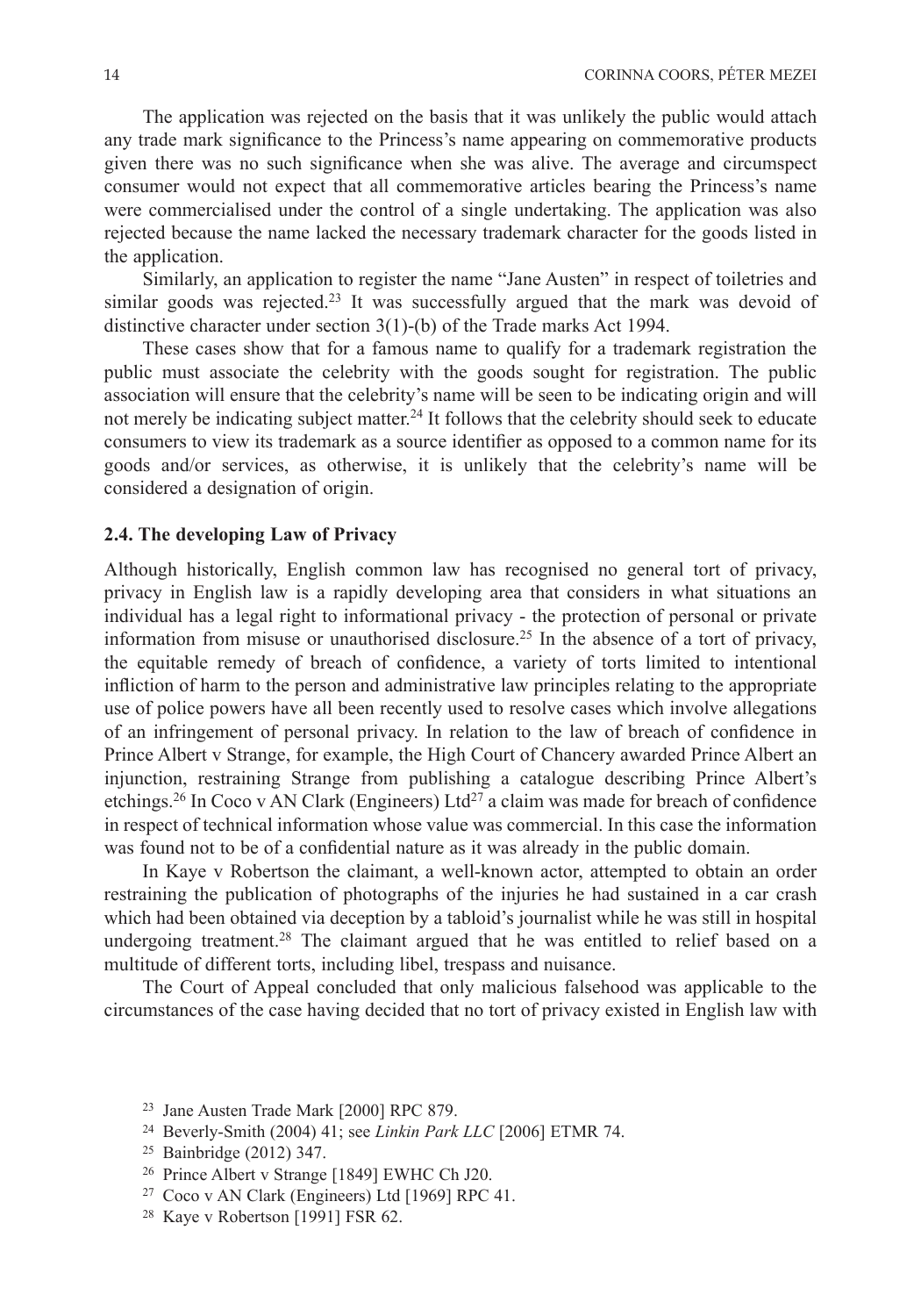the House of Lords in Wainwright v Home Office confirming this view.<sup>29</sup> Privacy rights have, however, received increasing recognition both nationally and at European level. The key justification for this change is Art. 8 (1) of the European Convention on Human Rights (ECHR) which provides a right to respect for a person's private and family life. Two recent cases reflect the fast developing area of privacy law in the UK which has been supported and enhanced by the enactment of the Human Rights Act 1998.

#### *Douglas v Hello*

The first case concerned the two actors, Michael Douglas and Catherine Zeta-Jones. The stars had married in November 2000 and had granted exclusive rights to pictures of their wedding to the Ok! magazine but the defendant, the publisher of the Hello! magazine had its own pictures, which it planned to publish. On application the claimants obtained an interim injunction in the High Court, preventing the defendant from publishing unauthorised photographs of the claimants' wedding on the grounds that the pictures were a breach of confidence and an invasion of the individual claimants' privacy. The defendant, Hello! magazine, successfully appealed to the Court of Appeal, which discharged the interim injunction against the defendant. An emergency injunction was granted which was set aside three days later by the Court of Appeal and the images were later published in Hello!.

The Douglases succeeded in this case because the wedding and party were held to be private events, on private property. The House of Lords affirmed the claimants' right to hold their wedding in private and protect their intimate moments from the distressing and invasive effects of unauthorised photography. The House of Lords, by a split majority of 3-2, upheld the action for breach of confidence. The main issue was whether the photographs represented confidential information. The majority ruled that the disputed photographs provided information as to how the wedding looked and constituted confidential information.

However, Lord Walker in *Douglas v Hello* summed up his position on image rights as follows: "under English law it is not possible for a celebrity to claim a monopoly in his or her image as if it were a trademark or a brand".<sup>30</sup>

Moreover, Lord Justice Hoffman noted: "there is (…) no question of creating an 'image right' or any other unorthodox form of intellectual property. The information in this case was capable of being protected (…) simply because it was information of commercial value over which the Douglases had sufficient control to enable them to impose an obligation of confidence".<sup>31</sup>

#### *Campbell v Mirror Group Newspapers*

In Naomi Campbell v Mirror Group Newspapers the model Naomi Campbell was photographed leaving a rehabilitation clinic where she attended regularly meetings of Narcotics Anonymous ("NA").<sup>32</sup> The photographs were published in a publication run by MG Newspapers. The headline alongside the photograph read: "Naomi: I'm a drug addict" and the article contained some general information relating to Miss Campbell's treatment

- <sup>30</sup> *Douglas v Hello* [2007] UKHL 21, para 293 per Lord Walker.
- <sup>31</sup> *Douglas v Hello* [2007] UKHL 21, para 124 per Lord Hoffmann.

<sup>29</sup> *Wainwright v Home Office* [2003] UKHL 53.

<sup>32</sup> Campbell v MGN Ltd [2004] UKHL 22 on appeal from Campbell v MGN Ltd [2002] EWCA Civ 1373.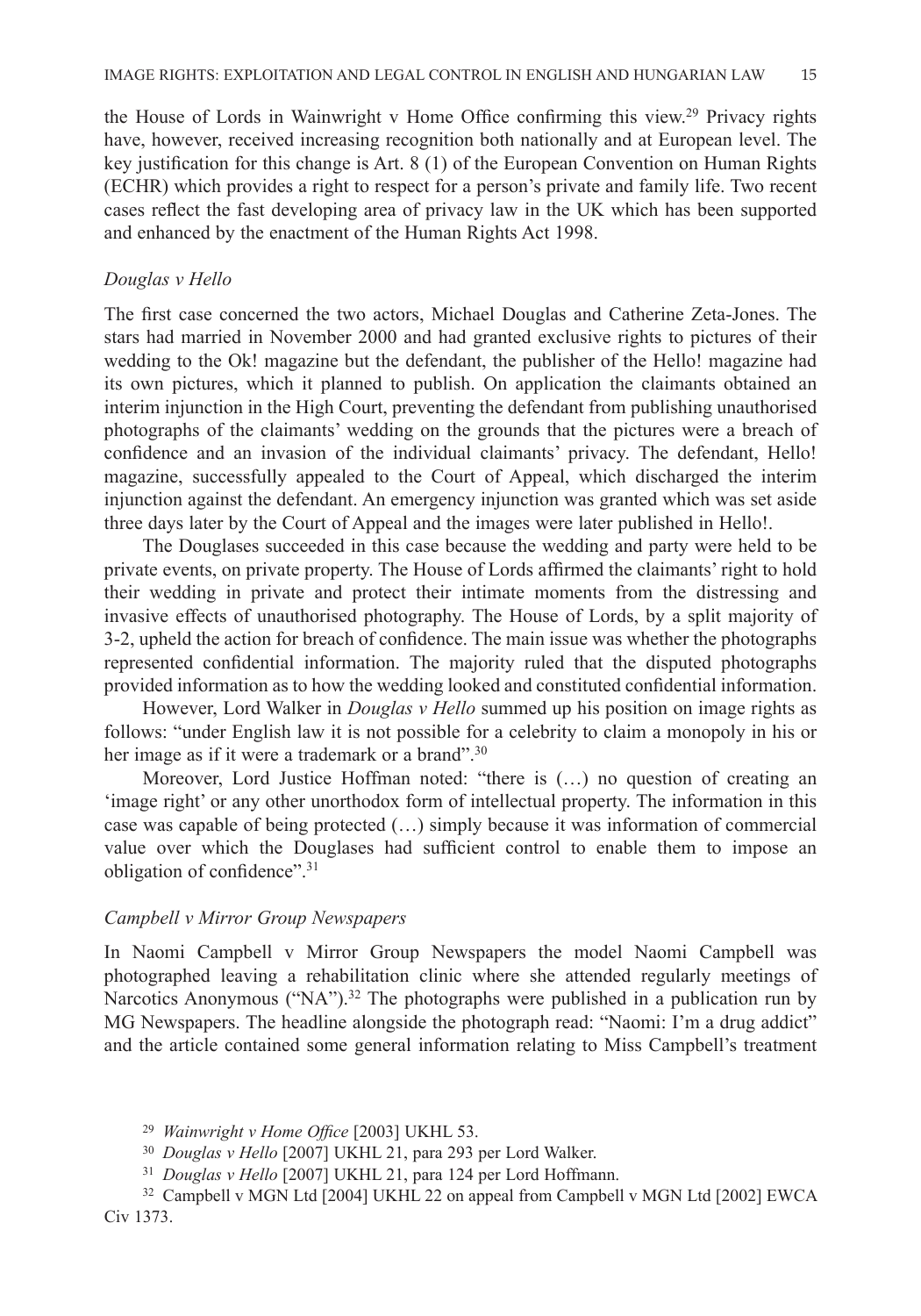for drug addiction, including the number of meetings she had attended in the clinic. The supermodel had previously claimed that she did not have a drug addiction. Miss Campbell claimed damages under the tort of breach of confidence. On appeal, the House of Lords, by a 3:2 majority, held that this was a breach of confidence. Whilst it was acceptable to publish a story about her having lied about taking drugs and her addiction and the fact that she was receiving therapy, publishing the additional information about the treatment with NA together with details of the treatment and photograph went too far and were not relevant for the public discourse.<sup>33</sup>

However, in her judgment Baroness Hale of Richmond made clear that: "in this country we do not recognise a right to one's own image. (…) We have not so far held that the mere fact of covert photography is sufficient to make the information contained in the photograph confidential."<sup>34</sup>

In summary, to obtain protection under English privacy laws the activity photographed must be private. If by contrast, someone published a picture of a celebrity going shopping in a public street, a claim for breach of confidence or privacy would most likely fail. Children may enjoy special protection as held in Murray v Express Newspaper Plc where a photographer depicted the author JK Rowling's son David, then 19 months old, being pushed in a buggy with his parents in an Edinburgh street to and from a local café. In that case it was arguable that an expedition to the café was part of each member of the family's recreation time, such that publicity was intrusive and likely to adversely affect such activities in the future.<sup>35</sup> The recent case Mosley v News Group Newspapers also shows that courts have been more willing to rule that adulterous or casual sex affairs are matters in which one or both of the people involved have a reasonable expectation of privacy and will issue injunctions unless the defendant can persuade the judge there is a strong public interest in publishing the information.36 The facts of the case were that Max Mosley, the former president of the *Fédération Internationale de l'Automobile* (FIA), was awarded £60,000 against the News of the World in an action alleging breach of confidence and unauthorised disclosure of personal information for its exposure of his participation in a sado-masochistic orgy with prostitutes.

The English law on privacy has therefore strengthened the economic and private rights of celebrities but it is questionable if and when ordinary people have a right to commercial confidence. What the cases show is that even celebrities have a right of privacy during private events on private property and with regard to information about a person's health and their treatment for ill health. Moreover, Campbell has established that the values enshrined in Art. 8 and 10 ECHR will now be considered as part of a cause for an action of breach of confidence.

<sup>33</sup> Campbell v MGN Ltd [2004] UKHL 22 on appeal from Campbell v MGN Ltd [2002] EWCA Civ 1373., para 24 per Lord Nicholls of Birkenhead.

<sup>34</sup> Campbell v MGN Ltd [2004] UKHL 22 on appeal from Campbell v MGN Ltd [2002] EWCA Civ 1373., para 154, per Baroness Hale of Richmond.

<sup>&</sup>lt;sup>35</sup> Murray v Express Newspapers Plc [2008] EWCA Civ 446 and recently in: Weller v Associated Newspapers Ltd [2014] EWHC 1163 (QB).

<sup>&</sup>lt;sup>36</sup> Mosley v News Group Newspapers [2008] EWHC 1777 (QB); see also Mosley v United Kingdom [2011] 53 E.H.R.R. 30.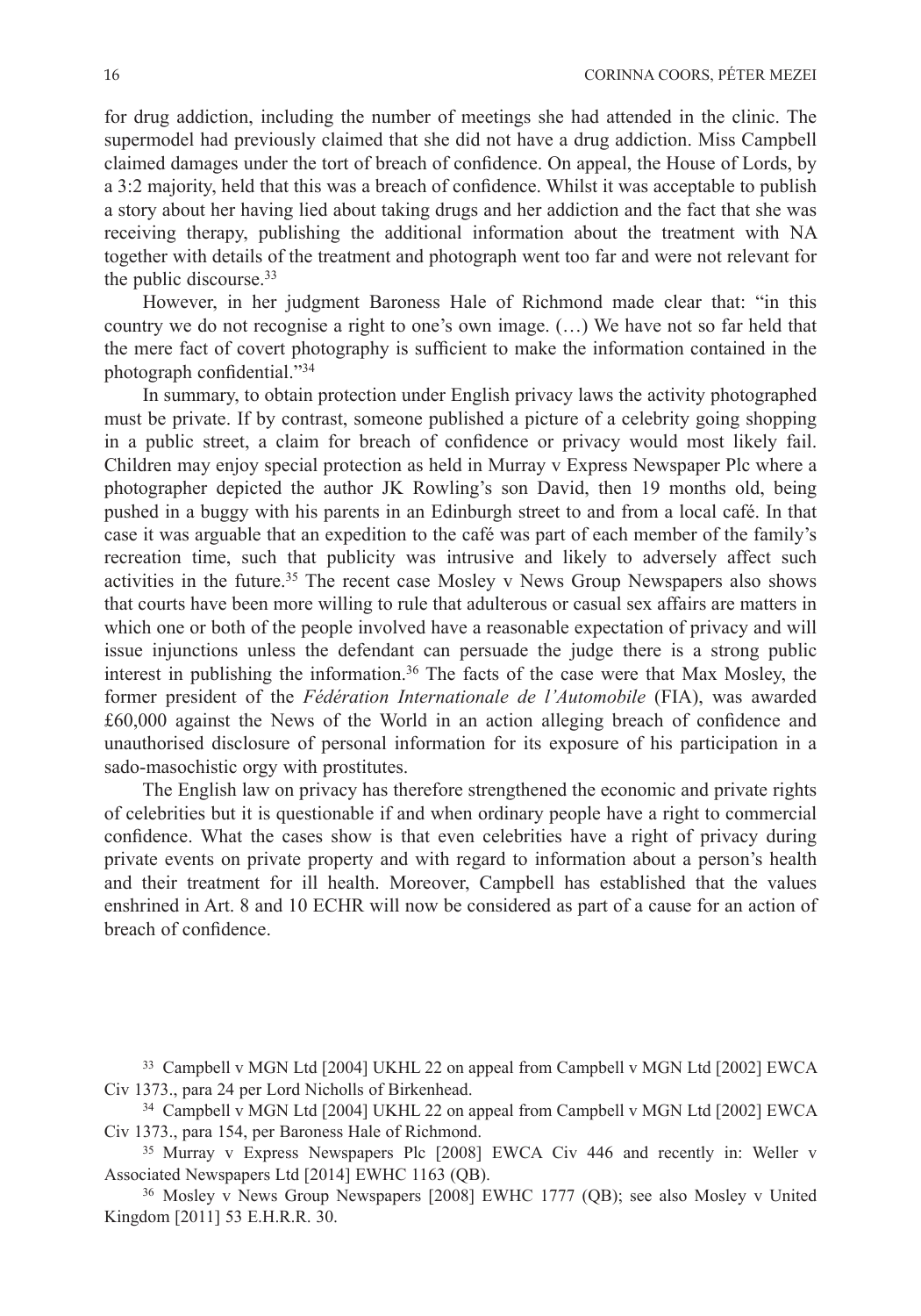# **3. IMAGE RIGHTS IN HUNGARY**

# **3.1. Definition of the Term "Image Right" in Hungary**

Image rights under Hungarian law form part of a much broader concept of personality rights. These rights have their roots both in Hungarian constitutional law and civil law.37 Although personality rights *per se* are not listed among the fundamental rights of Hungarians under the current Fundamental Law,<sup>38</sup> some of the fundamental rights have inherent connection with the personality of human beings.<sup>39</sup> The legal literature correctly points out, however, that the basic purpose of the Fundamental Law is to list the fundamental rights and principles that a democratic country shall respect and enforce. The content of these rights – including personality and image rights – might be regulated by separate laws,  $40$  so for example by the Civil Code of Hungary.<sup>41</sup>

The Hungarian civil law was amended by the acceptance of the Hungarian Civil Code (HCC) in 2013. HCC 2013 replaced HCC 1959 on March 15, 2014. In HCC 1959 image rights were listed under Title IV on "civil law protection of persons" and Chapter VII on "personality and intellectual property rights".<sup>42</sup> Currently, image rights are included within Book II on "Persons", Part III on "Personality Rights" and Title XI on "General clauses and certain personality rights".<sup>43</sup>

Personality rights, generally, provide for a right of protection against different forms of intrusion into the private sphere of persons. The structure of the rules on personality rights is absolute, that is, they are based on prohibitions and everyone is obliged to respect such rights. Any behaviour to the contrary might lead to an enforceable infringement. Personality rights are therefore closely connected to the integrity of different aspects of a person's life and privacy.

Personality rights are limited under the HCC 2013. Infringements are excluded, where the affected person directly or indirectly approved the behaviour of the user ("*volenti non fit injuria*"),<sup>44</sup> or where the law allows for such intrusion (for example in order to use images for evidence purposes in criminal trials).<sup>45</sup> All the above aspects show that Hungarian civil law does not focus on the exploitation (economic) aspects of personality and image rights.

The wording of the rules on image rights under HCC 1959 and HCC 2013 show some significant differences. The old regime generally prohibited any misuse of the image (visual depiction) of a person (that is, his or her likeness) or the audio and/or video recording of

<sup>37</sup> On the historical and doctrinal analysis of personality rights under the Hungarian Civil Code of 1959 (Act IV of 1959, hereinafter: HCC 1959) see: Sólyom (1983). On the most recent systematic analysis of image rights see: Boronkay (2014).

<sup>38</sup> *Magyarország Alaptörvénye (2011. április 25.)*, Chapter "*Szabadság és Felelősség*", Arts. I-XXXI.

<sup>39</sup> E.g. freedom and personal safety [Art. IV(1)]; fair trial provisions [Art. IV(2)-(4); defence against unlawful attack on the person [Art. V]; protection of private and family life, home, goodwill or personal data [Art. VI]; freedom of expression [Art. IX] and so forth.

<sup>40</sup> Petrik (2013) 145.

<sup>41</sup> See further: A személyhez fűződő jogok (2005) 3.

<sup>42</sup> "*A személyek polgári jogi védelme*" and "*A személyhez és a szellemi alkotásokhoz fűződő jogok*", respectively. See: HCC 1959, Art. 80.

<sup>43</sup> "*Az ember mint jogalany*", "*Személyiségi jogok*" and "*Általános szabályok és egyes személyiségi jogok*", respectively. See: HCC 2013, Art. 2:48.

<sup>44</sup> Boronkay (2014) 17–19.

<sup>45</sup> Petrik (2013) 147–148.; A személyhez fűződő jogok (2005) 4.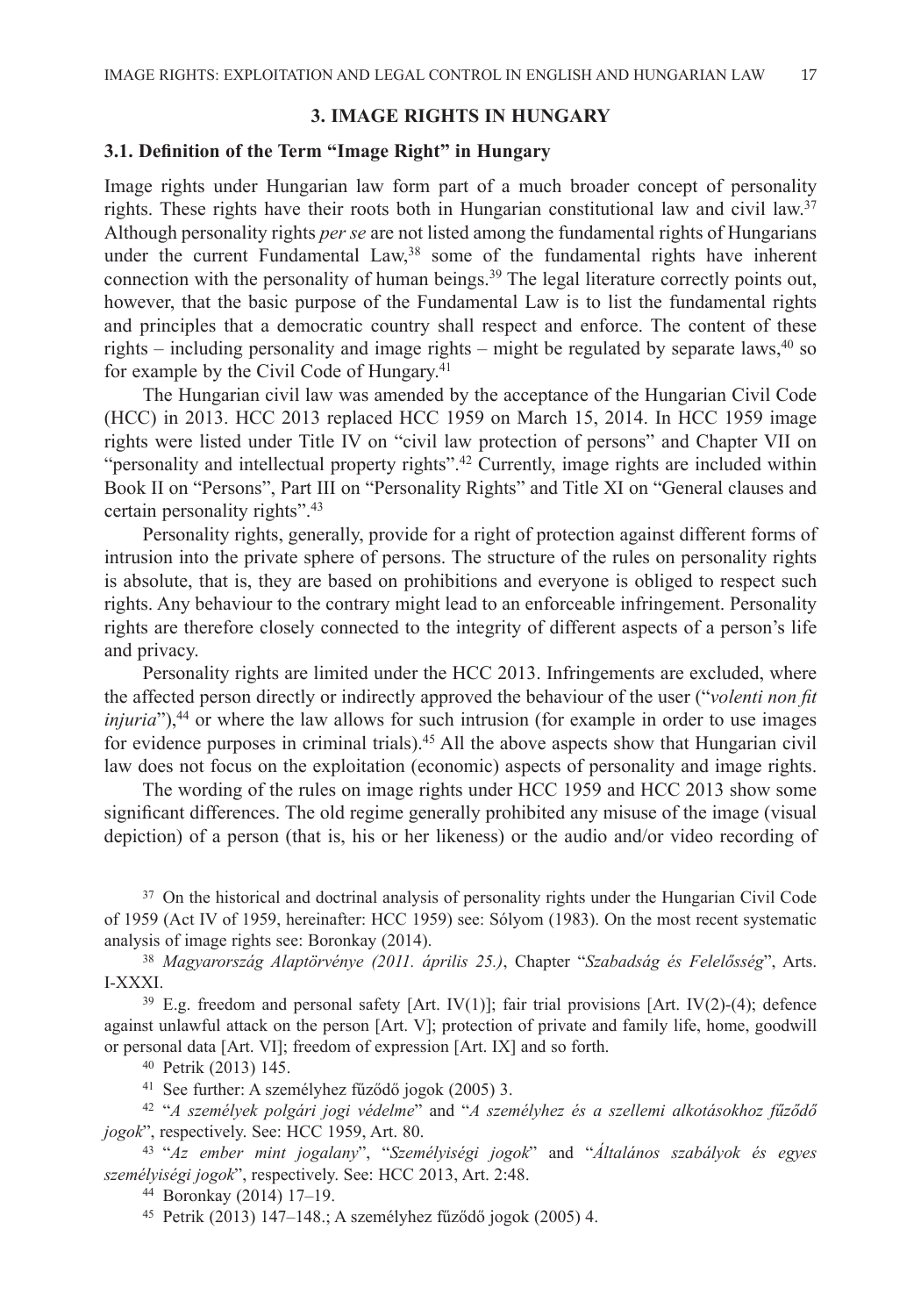a person's voice, or the mixture of these two.<sup>46</sup> HCC 1959 specifically required the affected person to authorise exposure of the image or recording to the public.<sup>47</sup> Case law under HCC 1959 confirmed that the unauthorized recording of someone's voice is *per se* an infringement, and consequently the user had to rely on a defence to avoid liability.<sup>48</sup> Furthermore, the use of a picture of a person required permission with respect to both the creation of the photograph and the method of use.<sup>49</sup> Alternatively, courts have consistently refused to treat the verbal and written disclosure of the substance of a sound recording, as well as the conveyance of the existence of a sound recording and a photograph as an intrusion to the image rights of persons. $50$ 

HCC 1959 explicitly allowed for the use of images and recordings of missing persons or people who were subject to criminal proceedings for committing serious crimes given that "weighty public interests" (especially the discovery of the crimes) or "equitable private interests" support such disclosure.<sup>51</sup> Case law confirmed the legality of the use of images,<sup>52</sup> video recordings<sup>53</sup> and sound recordings<sup>54</sup> both in criminal and – somehow expanding the scope of the provision – in petty offence procedures for purposes of evidencing.<sup>55</sup>

Furthermore, public figures (especially politicians) had to tolerate broader (harsher) expressions/opinions of people, especially due to the fact that they were fulfilling their duties in favour of society. So for example image rights of politicians were not infringed where photographs functioning as a caricature were published about them as long as such opinion of the publisher fits within the general frames of freedom of expression.<sup>56</sup> Alternatively, images of public figures might be only used with regards to their public acting/performance.57

In a notable case – decided under the rules of the HCC 1959 – the Court of Appeal of Budapest decided that photographing policemen in service infringes the personality rights of the policemen.58 Later, however, the decision was found unconstitutional, and the Hungarian Constitutional Court overruled the judgment, claiming that any photograph that was taken at a public place and serves the interest of news reporting shall be disclosed without authorisation of the depicted persons.<sup>59</sup> In its decision the Constitutional Court opined that when the different rights and interests of policemen and that of the whole society clash, the latter shall prevail. The Constitutional Court highlighted that freedom of

- <sup>46</sup> HCC 1959, Art. 80 para (1). Compare to: A személyhez fűződő jogok (2005) 9.
- <sup>47</sup> HCC 1959, Art. 80 para (2).

- <sup>49</sup> BH+ 2015/13. Compare to: A személyhez fűződő jogok (2005) 10.
- <sup>50</sup> EBH 2012.P.16; BH+ 2013/155.
- <sup>51</sup> HCC 1959, Art. 80 para (2).
- <sup>52</sup> BH+ 2011/199; BH+ 2015/13.
- <sup>53</sup> EH 2000/296.
- <sup>54</sup> BH+ 2013/324.
- <sup>55</sup> Compare to Boronkay (2014) 24–25.
- <sup>56</sup> BH 1994/127; BH 2000/293. See further: Halmai (2000) 17–32.

<sup>57</sup> BH 2006/282. See further: Boronkay (2014) 23. Under BDT2006.1298 public acting means any performance in events that might affect the life of the society; that might influence the national or local issues; or that were organized with such purposes.

<sup>58</sup> *Fővárosi Ítélőtábla* Pf.20.656/2012/7. The decision was later approved by the *Curia* (Supreme Court) as well. See: BH 2014/104. Note that the latter decision was handed down before the ruling of the Hungarian Constitutional Court that ultimately quashed the Court of Appeals' decision.

<sup>59</sup> 28/2014. (IX. 29.) AB határozat.

<sup>48</sup> BH 2008/266.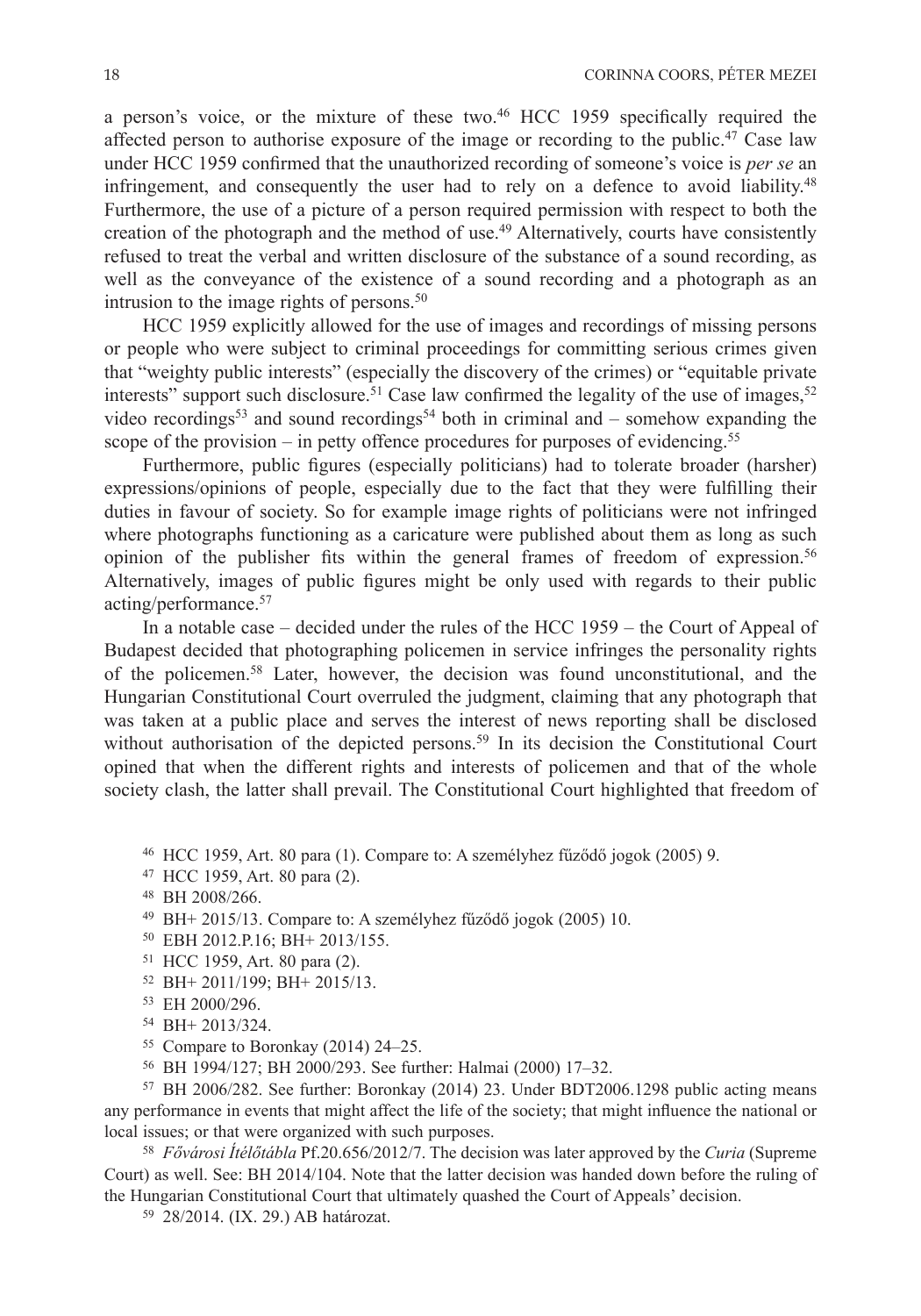press has been a part of the Hungarian historical constitution.<sup>60</sup> It functions as the means to create and maintain democratic public opinion, and all forms of press shall be equally protected under this fundamental right.61 Further, the distinct treatment of the right to privacy and the recording of the likeness or the voice of a person in public places is in accordance with the ECHR and the practice of the ECtHR.<sup>62</sup> Consequently, the Constitutional Court has based its final decision on the constitutional aspects of freedom of press and human dignity, rather than civil law.<sup>63</sup> As such, the protection of personality rights needs to be balanced with the freedom of press, as well as the right to receive and impart information in cases of public interest.64 The Constitutional Court declared the reporting of public events (assemblage of members of the union of protective services) a direct realisation of freedom of press and the freedom to impart information, as well as the shaping of "democratic public opinion".65 With respect to the issue at hand, the majority opinion of the decision noted that reporting of the assemblage shall not be limited under personality rights, as long as imparting information on the event is not abusive.<sup>66</sup> As such, taking photographs of policemen serving at (securing the safety of) a current assemblage deserves public attention, even if policemen are not "real participants" of the event. Exceptions to the freedom to record the likeness of policemen might exist. Such an example is where the human dignity is infringed by the reporting (like depicting the suffering of injured policemen), or where only one policeman is recorded on the image.<sup>67</sup> Consequently, a factual, objective visualization of the crowd of a public event shall be treated as lawful and necessary in order to depart information by the press.<sup>68</sup> Ultimately the Constitutional Court quashed the Appeals Court decision that decided the case in the opposite way.<sup>69</sup>

The new wording of image rights under HCC 2013 builds upon the regulations of HCC 1959, but – at the same time – codifies the case law introduced above. The current law requires the authorization of the affected persons to the creation as well as any form of use of an image or recording,<sup>70</sup> including but not limited to reproduction, distribution, performance, display, transmission or making available (via the internet) to the public.<sup>71</sup>

No infringement occurs, where the affected person authorised the use of the image or recording either directly or indirectly. No authorisation is needed, however, where the picture or recording is taken of a crowd ("*tömegfelvétel*")<sup>72</sup> or of a "performance at a public event" ("*nyilvános közéleti szereplés*"). The latter limitation requires some clarification. The definition of "performance at a public event" is broader than the concept of performances of public figures.73 HCC 2013 clearly allows for the unauthorized photographing of and

- <sup>60</sup> 28/2014. (IX. 29.) AB határozat, paras. [11]-[14].
- <sup>61</sup> 28/2014. (IX. 29.) AB határozat, paras. [15]-[17].
- <sup>62</sup> 28/2014. (IX. 29.) AB határozat, paras. [25]-[26].
- <sup>63</sup> 28/2014. (IX. 29.) AB határozat, para. [27].
- <sup>64</sup> 28/2014. (IX. 29.) AB határozat, para. [35].
- <sup>65</sup> 28/2014. (IX. 29.) AB határozat, para. [38].
- <sup>66</sup> 28/2014. (IX. 29.) AB határozat, para. [42].
- <sup>67</sup> 28/2014. (IX. 29.) AB határozat, paras. [43-44].
- <sup>68</sup> 28/2014. (IX. 29.) AB határozat, para. [48].
- <sup>69</sup> 28/2014. (IX. 29.) AB határozat, para. [49].
- <sup>70</sup> HCC 2013 Art. 2:48 para. (1)
- <sup>71</sup> Petrik (2013) 157.
- <sup>72</sup> Compare to: A személyhez fűződő jogok (2005) 10.
- <sup>73</sup> On the concept of public figures see: Törő (1979) 22.; Sarkady (2006).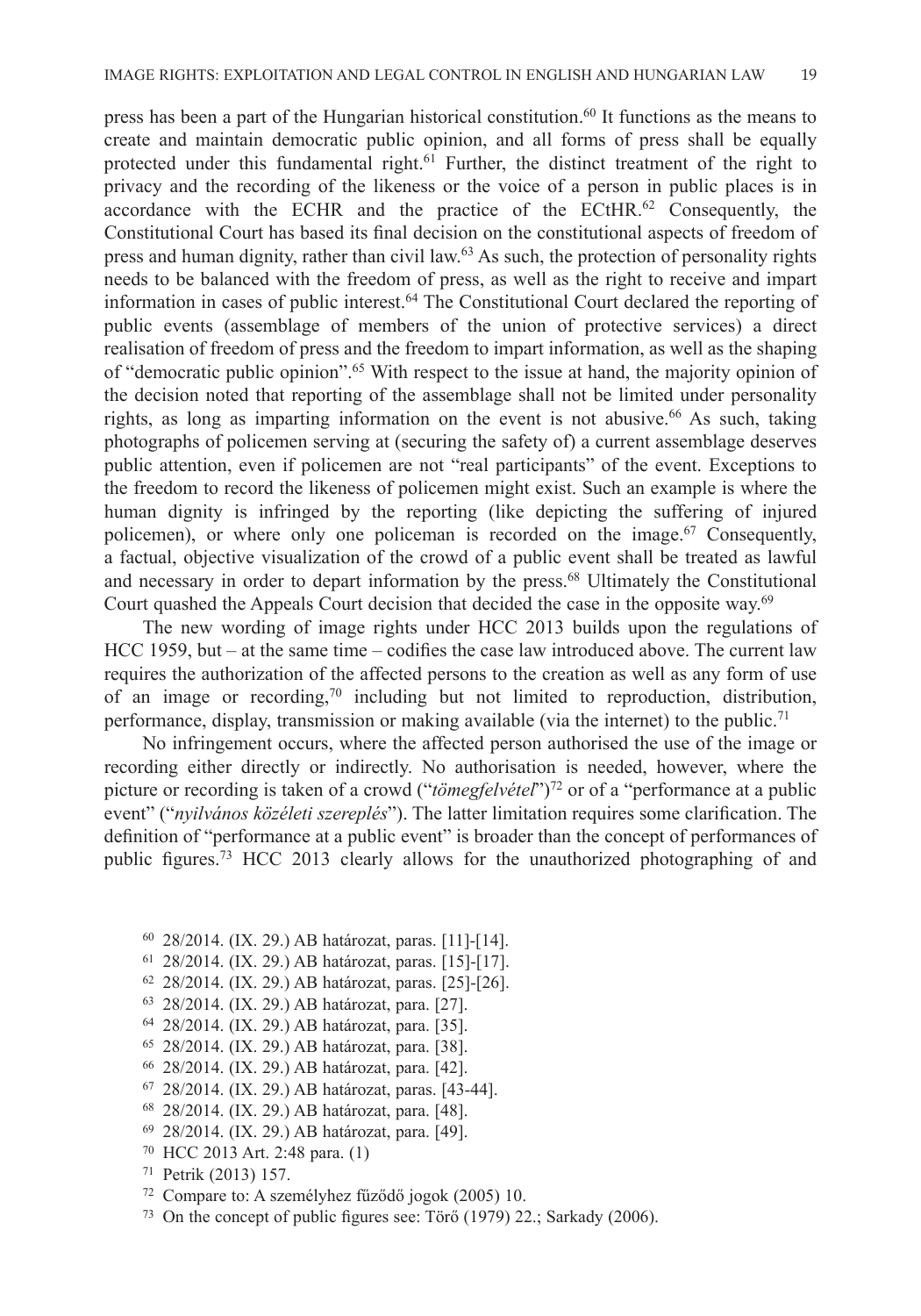recording the voice of celebrities as well and not only "politically exposed persons", as long as the affected performance is a part of "public life", that is, it exceeds the limits of the performer's private life and it deserves attention from the publicity. Furthermore, the limitation of personality rights of "politically exposed persons" is explicitly allowed by HCC 2013. It stresses that "exercising the fundamental rights relating to the free debate of public affairs may diminish the protection of the personality rights of politically exposed persons, to the extent necessary and proportionate, without prejudice to human dignity".74 Such regulation *a contrario* confirms that the personality rights of celebrities deserve stronger protection. Notwithstanding the above, the private life of persons – following the standards of international human rights documents – is protected by the HCC 2013 as a separate personality right.<sup>75</sup> Any arbitrary – unreasoned or statutorily not permitted – intrusion into the privacy of persons, including "politically exposed persons" and celebrities as well, shall be prohibited.76 Notwithstanding the above, *Menyhárd* recently opined that such separate protection of the private life of people under civil law might be unnecessary. First, such interest is protected as a fundamental right under international and domestic norms, and these laws include obligations of the countries/governments to defend their nationals' rights. Second, the privacy of people is specifically protected through multiple unique rights – both under the Constitution and/or the HCC.<sup>77</sup> It is consequently necessary to differentiate between the general right of personal right and the other specific rights of privacy. It is the task of the courts to meet this challenge.78

## **3.2. Intellectual Property Rights**

As HCC 2013 functions as *lex generalis* for all civil matters, it necessarily evades answering specific questions that might arise under *lex specialis* provisions, for example under intellectual property rights. Both copyright law and trademark law include rules that are closely connected to the protection of private interests over the images of and recordings of the voice of persons. The *lex specialis* nature of these statutes means, however, that not the person or the personality rights are protected, but rather the expressions of these persons, as long as these expressions fit into the relevant subject matter of the copyright or trademark laws.

The Copyright Code of Hungary rules on the protection of works of authorship and other protected achievements (performances, recordings, broadcasts etc.). Not the ideas or the forms, but the expressions that are original in nature are protected. As such an image that visually depicts a person might be automatically<sup>79</sup> protected as a protected subject matter (as a photographic work).<sup>80</sup> Copyright is, however, solely granted to the photographer,

<sup>74</sup> HCC 2013 Art. 2:44.

<sup>75</sup> HCC 2013 Art. 2:43 point b).

<sup>76</sup> See especially Supreme Court's decision no. Pfv.IV.21.028/2000 from the case law under HCC 1959. The decision seems to be fully applicable under the current rules of HCC 2013.

<sup>77</sup> See for example: life or health of people, protection of integrity and personal data, protection against discrimination, defamation or trespassing.

<sup>78</sup> Menyhárd (2014) 178.

<sup>79</sup> Compare with the Painer decision of the Court of Justice: Eva-Maria Painer v Standard Verlags GmbH and Others, Case C-145/10, ECLI:EU:C:2013:138.

<sup>80</sup> Act LXXVI of 1999, Art. 1 para. 2 point i). The latest version of the statute that is available via WIPO's database (http://www.wipo.int/wipolex/en/details.jsp?id=11840) is valid in respect of the quoted paragraphs.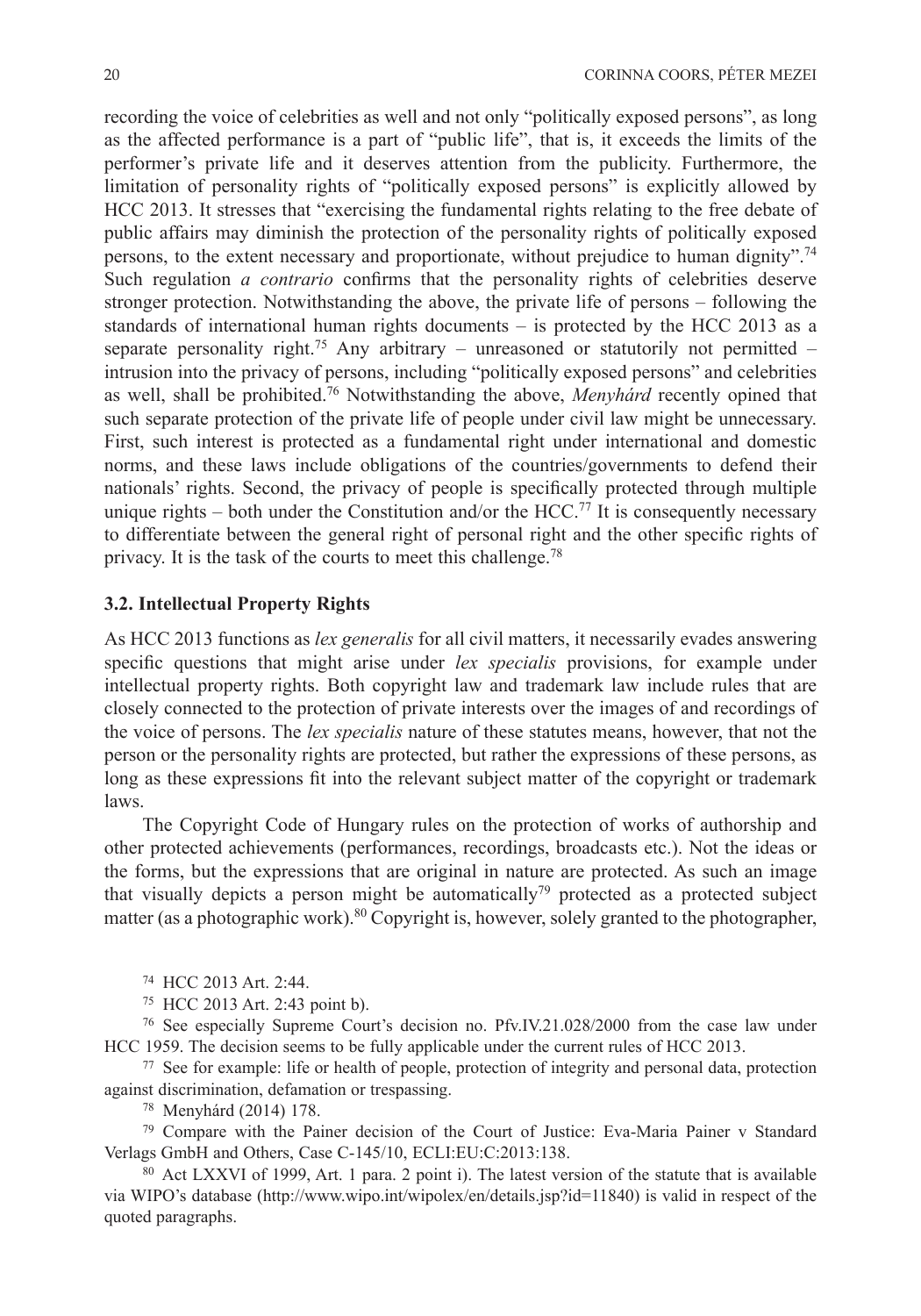that is, the author of the work, since the likeness of a person (his face or fully body image) does not function as an expression, but rather as a mere fact. In Hungary, printing the face of the famous Italian actor, Bud Spencer, is quite common, as well as selling products with the tag of "beer and sausage competition" that refers to a remarkable scene of the movie "...*altrimenti ci arrabbiamo*!" ("*Különben dühbe jövünk*", "Watch Out, We're Mad!", 1974). In the movie Bud Spencer and Terence Hill competed in drinking beer and eating sausages until losing consciousness. This type of competition became a form of amusement amongst college students in Hungary.

Audio or video recordings of the voice of persons are treated in a more complex fashion under copyright law. Publicly held speeches are protected subject matter, $81$  and consequently the author of the speech deserves copyright protection. Although the Berne Convention might allow for the opposite, $82$  the Copyright Code of 1999 did not exclude public speeches held by politicians from the scope of protected subject matters. Furthermore, performers and producers of the audio and video recordings similarly deserve neighbouring rights protection. In the latter cases, no originality is necessary on the side of the producer and the performer in order to be covered by the rules of the Copyright Code. Still, the HCC, as *lex generalis*, comes into the foreground. As we have stressed above, under Art. 2:48 para. (2) no authorization is needed to make a voice recording taken of a crowd or of a "performance at a public event". Consequently, any other recording might be subject to authorisation. So for example a public university lecture shall not be classified as a performance in the crowd ("*tömegfelvétel*") or at a public event (here, again, the Hungarian expression is more descriptive: "*nyilvános közéleti szereplés*").

Finally, the Copyright Code of 1999 also includes provisions on merchandising rights; however, these are all attached to original works of expressions, especially unique and original characters or the title of a work<sup>83</sup> rather than the likeness or voice of a person, even if the latter is the author of such titles or characters.

The Hungarian Trademark Law grants protection to "any signs capable of being represented graphically provided that these are capable of distinguishing goods or services from those of other undertakings".<sup>84</sup> These signs might include names, pictures and sound signals as well.<sup>85</sup> The use of names as trademarks is quite common in Hungary as well;<sup>86</sup> however, no widely known example might be presented, where the name of a person that was not closely connected to goods or services and that does not have any unique, distinctive feature was registered. Similarly, the likeness or the recorded voice of a person might function as a trademark, if it is distinctive and is capable of incorporating the respected good or service. A notable example of trademarked slogans of celebrities is the one that the late sport reporter, *Jenő Knézy* used. He would start his commentary at all sports events

- <sup>82</sup> Compare to the Berne Union Convention (1971), Art  $2^{\text{bis}}$  para 1.
- <sup>83</sup> Act LXXVI of 1999, Art. 16 paras. 2–3.

<sup>84</sup> Act XI of 1997, Art. 1 para. 1. The English translation of the statute is available via WIPO's database: http://www.wipo.int/wipolex/en/text.jsp?file\_id=330915. On the substantive requirement of distinctiveness see: Vida (2010) 75-78.; Szalai (2010) 8–33.

<sup>85</sup> Act XI of 1997, Art. 1 para. 2 points a), c) and f). Here, the protection of sound signals – that are not graphical, but aerial signs – under Art. 1 para 2 point f) necessarily broadens the scope of Art. 1 para. 1 that explicitly refers to signs that might be graphically represented.

<sup>86</sup> See for example: László, Mező (2013) 26–30.

<sup>81</sup> Act LXXVI of 1999, Art. 1 para. 2 point b).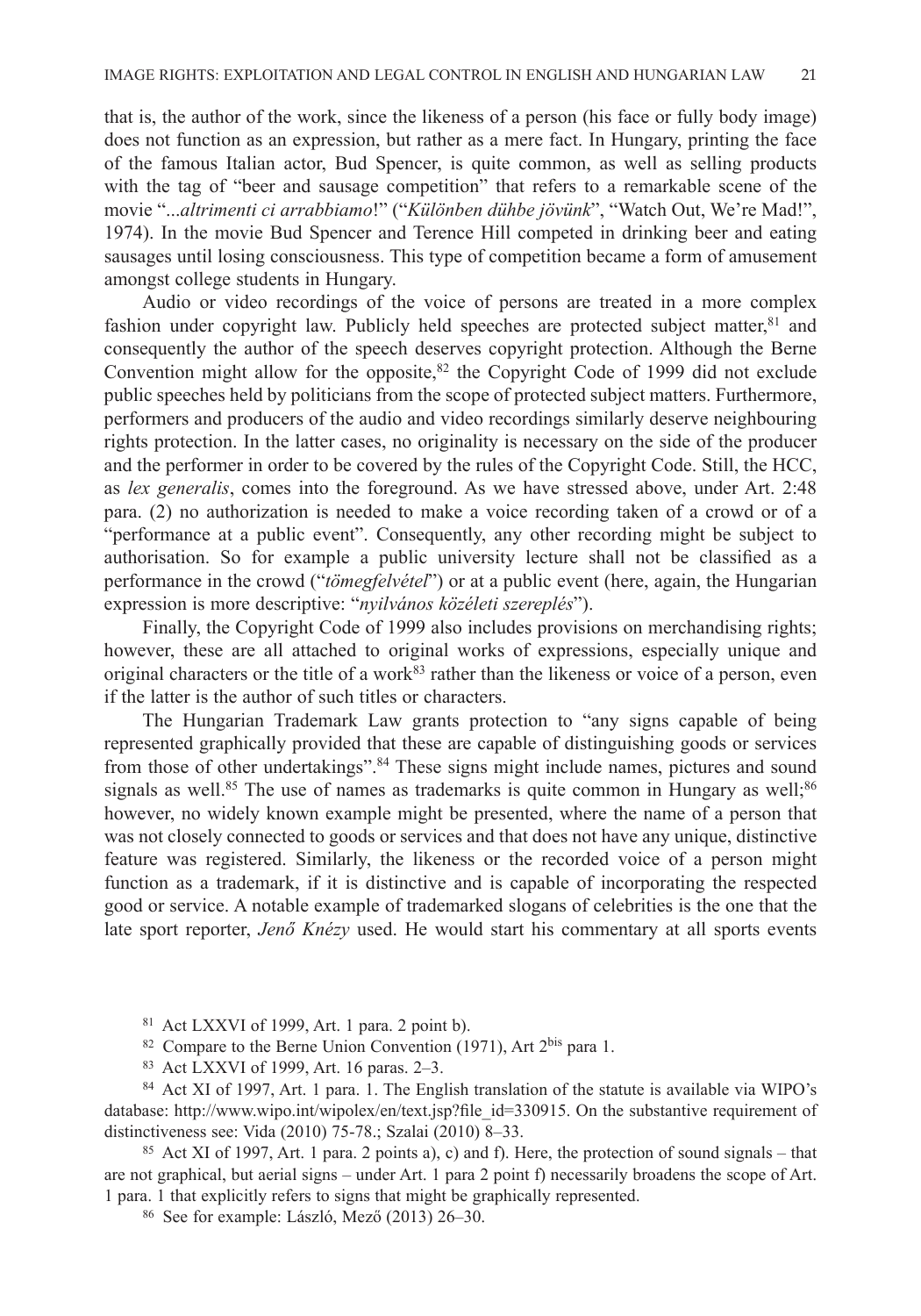with "good evening and enjoy the game" ("*jó estét, jó szurkolást*").<sup>87</sup> Another example is that of the likeness of the former reality show celebrity *Alekosz* which was depicted in his unique pose, where the ultimate picture was used as the advertisement for another reality show titled "Love Supreme – *Alekosz* is looking for a wife" ("*Szerelem a legfelsőbb szinteken – Alekosz feleséget keres*").88 The above examples are clearly connected to commercially exploitable services, and they evidence that the mere name, likeness and voice of a person cannot be protected under trademark law without such direct distinctiveness.

#### **4. COMPARATIVE AND CONCLUDING REMARKS**

A comparison of the legal systems of the UK and Hungary indicates several major differences with respect to image rights.<sup>89</sup> A fundamental reason for that diversity comes from the traditional distinguishing of common law and statute law. Hungarian civil law fully recognises a right of personality and provides explicit statutory protection against the unlawful commercial exploitation of an individual's image. In contrast, English judges still do not expressly recognise a general image right, however, the common law actions of passing off and breach of confidence have always been useful instruments to flexibly adapt to developments including false endorsement and false merchandising claims. In addition to the explicit statutory protection provided in Hungary, both systems provide for protection under specific intellectual property laws, in particular trade mark law or copyright law. As we have seen, however, the prerequisites of the use of images and recorded voice under the rules of copyright and trademark law are quite special, and therefore the scope of such exploitation is quite tight.

To qualify for trademark registration in cases where the celebrity is already famous, the public must associate the celebrity with the goods sought for registration and the name or likeness must be sufficiently distinctive. Copyright under both systems is more likely to assist in protecting the rights of the broadcaster or photographer but situations rarely arise where copyright provides a realistic means of protecting a person's image as such. In the UK, however, in addition to that, copyright may subsist in the image of fictional characters, providing a cause of action against its unauthorised use by third parties, alongside other heads of claim, such as passing off.

Although historically, English common law has recognised no general tort of privacy, privacy in English law is a rapidly developing area that considers in what situations an individual has a legal right to informational privacy – the protection of personal or private information from misuse or unauthorised disclosure. Where there is reasonable expectation

<sup>87</sup> Application number: M9803164; registration number: 157778. The application for the trademark was submitted by *Knézy's* children, *Jenő Knézy*, Jr. (who is a sport reporter as well) and *Beatrix Knézy*. The trademark application was submitted on August 5, 1998, and it was registered on September 14, 1999. *Knézy* passed away in 2003, and the protection was not renewed in 2008.

<sup>88</sup> Application number: M1101262; registration number: 204548. The application for the trademark was submitted by *Magyar RTL Televízió Zrt*., the owner of Hungary's most popular television channel (RTL-Klub). The trademark application was submitted on April 21, 2011, and it was registered on October 26, 2011.

<sup>89</sup> On the differences between the British and Hungarian – and several other – legal systems with respect to privacy see: Menyhárd (2014) 180–201.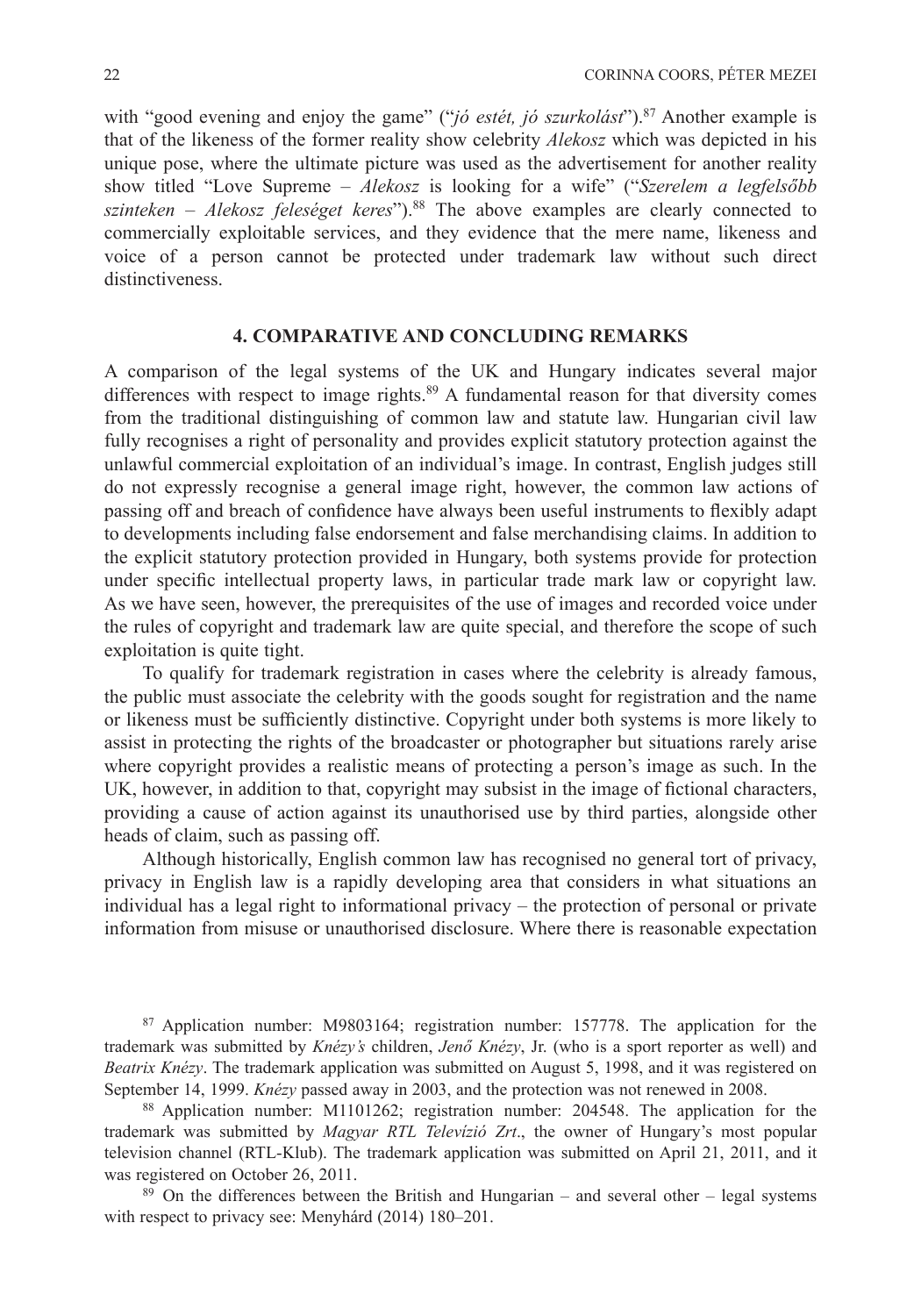of privacy, taking and publishing of photographs without consent is likely to be an invasion of privacy, unless there is a clear public interest at stake. The law on privacy has partially changed in the last few years in Hungary. The new HCC has – at least partially – codified the former case law on this issue; however, it left unanswered several significant questions. *Menyhárd* correctly noted that the boundaries between private interests of people (especially those under "private life" and any other rights under HCC) still need to be settled by the judges. As a matter of fact, such new regulations do not seem to be in any contradiction with the special laws on intellectual property law. Consequently, HCC 2013 and the copyright and trademark laws may easily complement each other: HCC 2013 rules on the *existence* of the rights and interests of persons; whilst Intellectual Property norms regulate the economic exercise of privacy rights.

In the absence of a formal legislative or jurisprudential recognition of image rights and what has been identified as "piecemeal" legislation and protection, English courts are increasingly stretching the boundaries of existing rights to strike a balance between competing interests and to recognise the commercial value of image rights. It remains to be seen whether English Courts will gradually recognise the existence of a proper personality or image right in the near future. Unlike their British colleagues, Hungarian judges do not need to significantly change the practice on image rights. This is especially true in light of the decision of the Constitutional Court on the publication of photographs of policemen. Although that decision has left a certain margin of discretion for judges to consider the facts of the cases on an individual basis (especially with respect to the private life of public figures), it has confirmed that a factual, objective visualisation of the crowd of a public event should be treated as lawful and necessary in order to obtain and make information available by the press.

It follows that the protection afforded to images by Hungarian Law is broader than in the UK, and generally sufficient to protect a personality against the use of images for commercial purposes.

# **LITERATURE**

Bainbridge, D., *Intellectual Property*, (9<sup>th</sup> ed, Pearson 2012).

Beverly-Smith, H., *The commercial appropriation of personality* (Cambridge University Press 2004).

- Blum, J., Ohta, T., 'Personality disorder: strategies for protecting celebrity names and images in the UK' (2014) 2 Journal of Intellectual Property Law & Practice 137–147.
- Boronkay, M., 'A képmáshoz és a hangfelvételhez fűződő jog' in Z Csehi and A Koltay and Z Navratyil, *A személyiség és a media a polgári és a büntetőjogban az új Polgári Törvénykönyvre és az új Büntető Törvénykönyvre tekintettel* (Wolters Kluwer 2014) 11–56.
- Cornish, W., Llewelyn, D., *Intellectual Property: patents, copyright, trademarks and allied rights* (5th ed, Sweet and Maxwell 2003).

Fletcher, S., Mitchell, J., 'Court of Appeal found no love for Topshop tank: the image right that dare no speak its name' (2015) 1 European Intellectual Property Review 394–405.

Halmai, G., 'Közszereplők személyiségvédelme kontra közügyek vitathatósága', (2002) 2 Fundamentum 17–32.

László, Á. M., Mező, B., 'Kell a cégér! A forgalmazói védjegyhasználat egyes kérdései', (2013) 2 Iparjogvédelmi és Szerzői Jogi Szemle 26–30.

Menyhárd, A., 'A magánélethez való jog a szólás- és médiaszabadság tükrében' in Z Csehi and A Koltay and Z Navratyil, *A személyiség és a média a polgári és a büntetőjogban az új Polgári Törvénykönyvre és az új Büntető Törvénykönyvre tekintettel* (Wolters Kluwer 2014) 177–226.

Petrik, F., 'Személyiségi jogok' in L Kecskés and A Kőrös and K Makai and Á Orosz and A Osztovits and F Petrik, *Az új Ptk. magyarázata I/VI. – Polgári Jog, Bevezető és záró rendelkezések, az ember mint jogalany, öröklési jog* (HVG-Orac, 2013) 166–214.